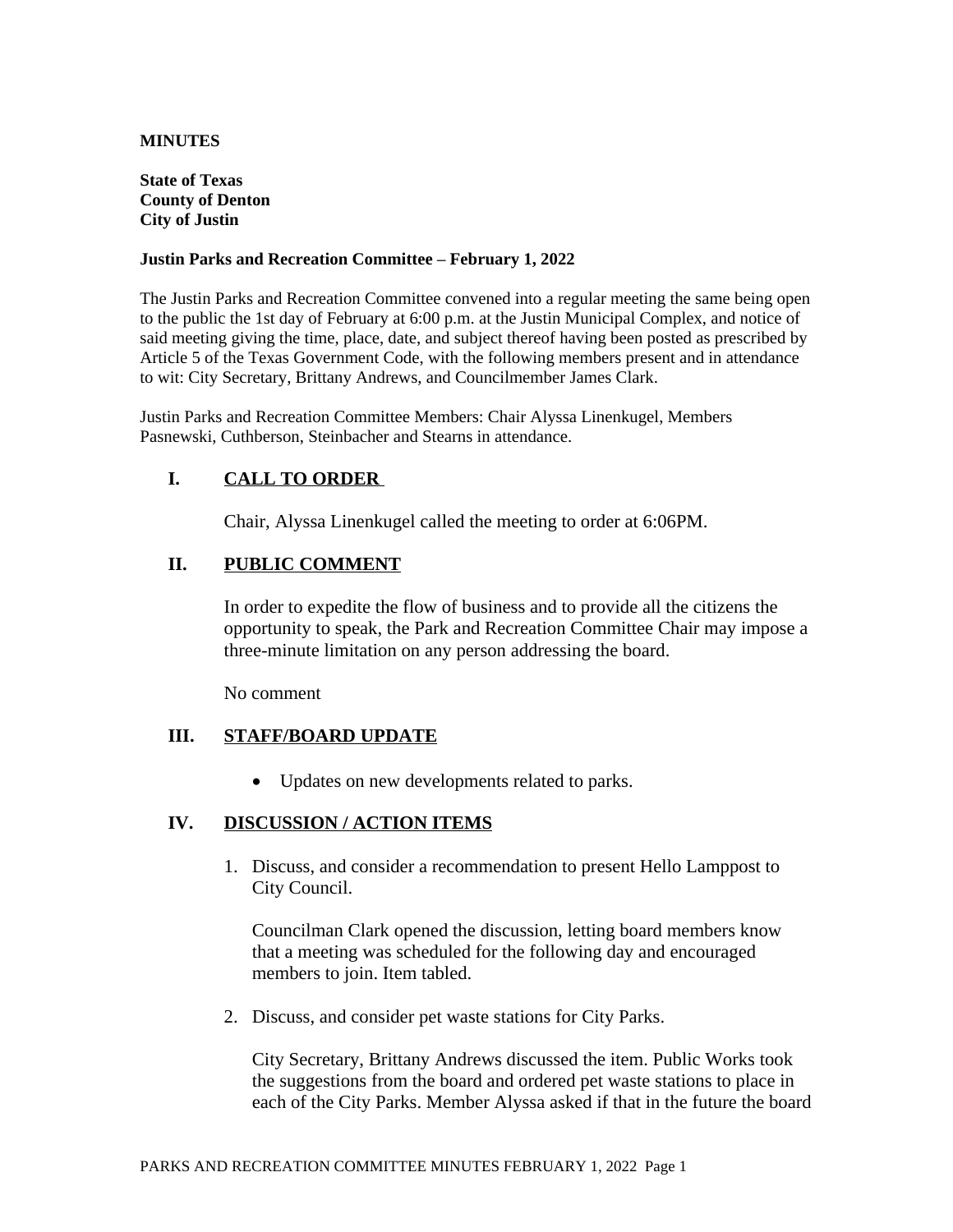be made aware of purchases that are for parks and be allowed to have some form of input or recognition.

3. Discuss baseball fields located at Community Park.

Staff discussed that Council has asked for the board to discuss and come up with a possible solution to the complaint regarding field 3 at Community Park. Members discussed how the fields are being used and age groups that are using field 3. Member Alyssa stated that the JYSA have not been approached regarding the issue and they have already moved the big kid teams off that field for other reasons, mostly due to lighting, and rough, rocky infield and outfield. Members discussed recommending to place netting up around the outfiled to help prevent balls from going into homeowners' yards.

# **Member Steinbacher moved to approve the recommendation to Council to put netting on the outfield fence of field 3 and moving forward Council take into consideration safety, re-design and design during the planning of the Comprehensive plan.**

**Seconded by: Member Stearns Aye votes: Members Linenkugel, Pasnewski, Steinbacher, Stearns, and Cuthbertson Motion carries**

4. Discussion regarding a Veterans Memorial.

Members and Staff discussed the options for a Veterans Memorial. Members agreed to bring their ideas for a memorial back at the next meeting for further discussion. Item tabled.

5. Discuss fundraising.

# **V. CONSENT**

6. Consider and take appropriate action to approve Park Board minutes dated November 2, 2021, and November 30, 2021.

**Member Stearns made the motion to approve consent items. Seconded by: Member Pasnewski Aye votes: Members Linenkugel, Pasnewski, Steinbacher, Stearns, and Cuthbertson Motion carries**

## **VI. FUTURE AGENDA ITEMS**